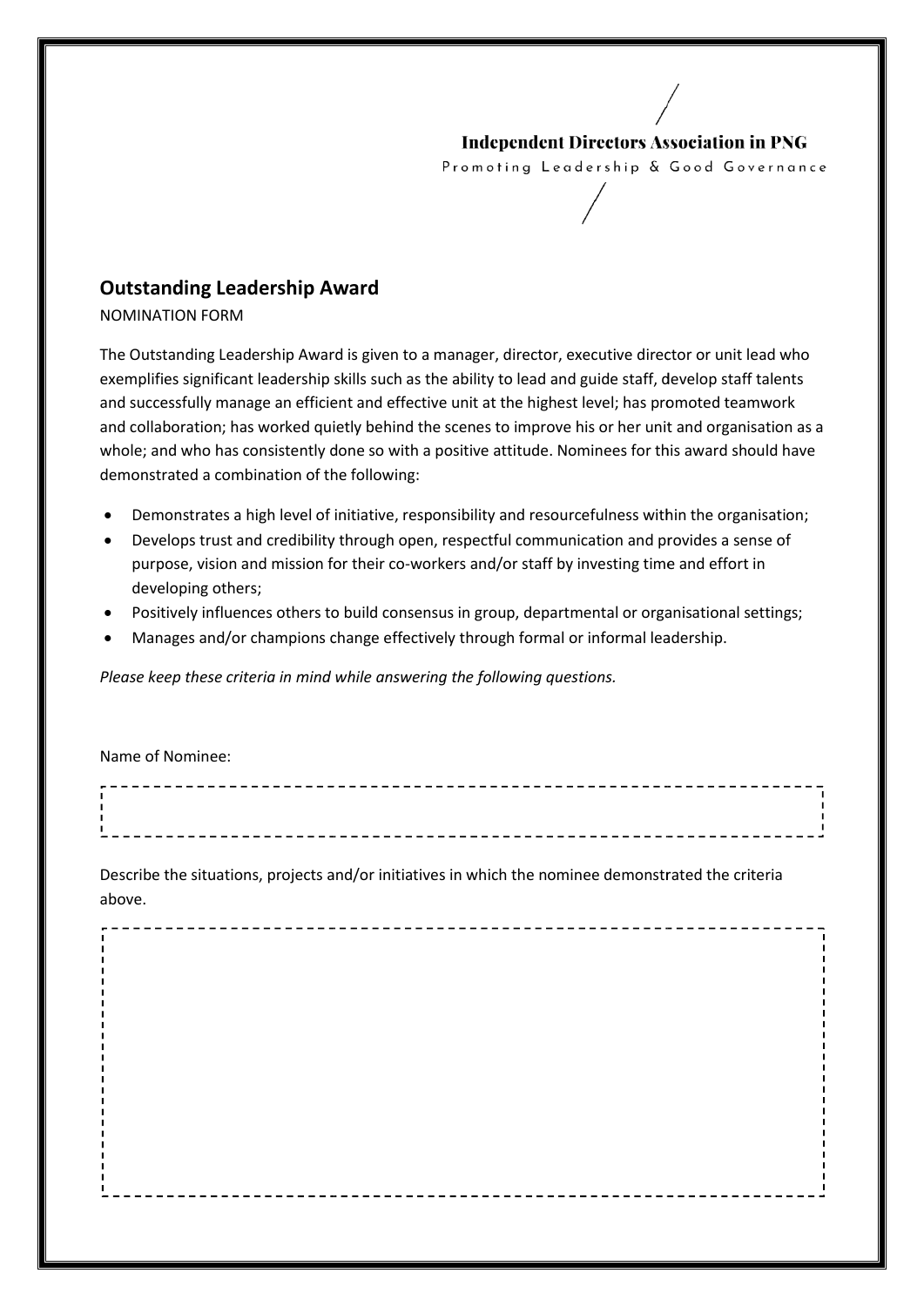Identify the specific behaviours demonstrated by the nominee that embodied excellence in leadership.

Describe the current or potential outcomes and/or impact of the nominee's contributions.

What additional criteria would you like us to consider?